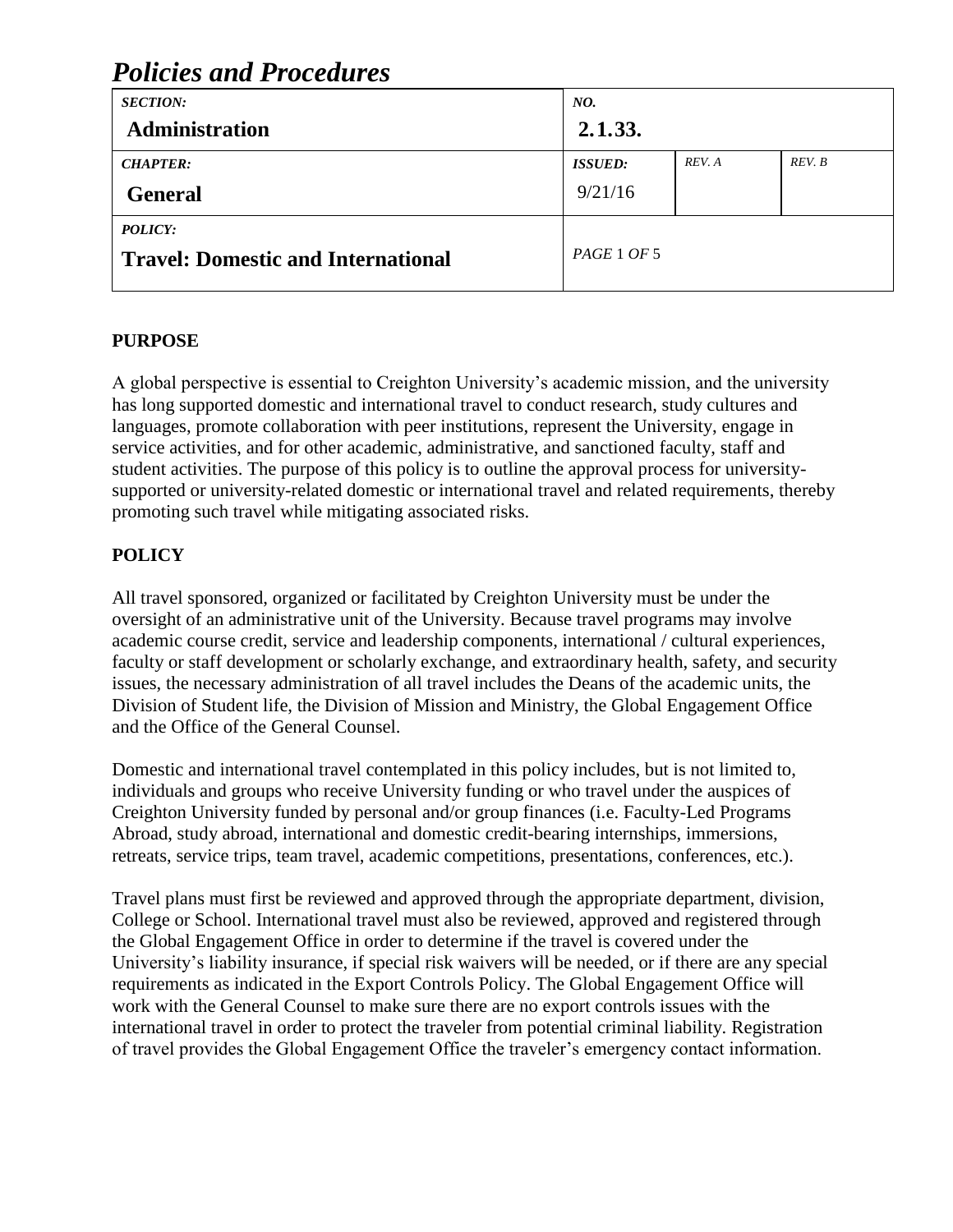# *Policies and Procedures*

| <b>SECTION:</b>                           | NO.            |        |        |
|-------------------------------------------|----------------|--------|--------|
| <b>Administration</b>                     | 2.1.33.        |        |        |
| <b>CHAPTER:</b>                           | <b>ISSUED:</b> | REV. A | REV. B |
| <b>General</b>                            | 9/21/16        |        |        |
| <b>POLICY:</b>                            |                |        |        |
| <b>Travel: Domestic and International</b> | PAGE 2 OF 5    |        |        |

Approved international travel is covered under Creighton's liability insurance. All Creighton faculty, staff and students traveling abroad under the auspices of Creighton University are required to purchase the supplemental travel insurance administered by the Global Engagement Office for the duration of their time outside the United States. This insurance covers unforeseen circumstances such as trip cancelations, delays, repatriations, etc.

In addition, all travelers who are U.S. citizens must register their trip in the Smart Traveler Enrollment Program (STEP), a free service provided by the U.S. Government to U.S. citizens who are traveling to, or living in, a foreign country so the Department of State can better assist them in an emergency. Travelers who are not U.S. citizens must consult the embassy of their own country to register for an equivalent service if any is provided.

International travel will only be permitted in countries with which the United States has official relations and in regions where there are no existing U.S. State Department Travel Warnings. Exceptions may be considered in consultation with the General Counsel, the Executive Director of the Global Engagement Office, and the sponsoring Dean or Vice Provost.

Individuals who may have experienced harassment, discrimination, or an incident of discrimination under Title IX (sexual assault, sexual harassment, dating violence, stalking, sex discrimination, or pregnancy discrimination) during travel sponsored, organized or facilitated by Creighton University are encouraged to contact the Office of Equity and Inclusion at 402- 280-3189 or [oei@creighton.edu](mailto:oei@creighton.edu) to make a report or learn more about support services available on campus.

Faculty/staff members are required under Creighton policy to report Title IX incidents to the Office of Equity and Inclusion to ensure compliance with federal law, and to maintain the safety of the campus community and its members. For more information, please visit [www.creighton.edu/oei.](http://www.creighton.edu/oei)

Students are held to the regulations and standards set forth in the Student Handbook and other official University bulletins while traveling as a part of a Creighton University sponsored, organized or facilitated experience.

Students with documented disabilities or those who are pregnant may request accommodations from the Office of Disability Accommodations. For more information, contact 402-280-2166 or visit [www.creighton.edu/disabilitysupportservices.](http://www.creighton.edu/disabilitysupportservices) Faculty and/or staff with documented disabilities or those who are pregnant are encouraged to contact Human Resources for assistance.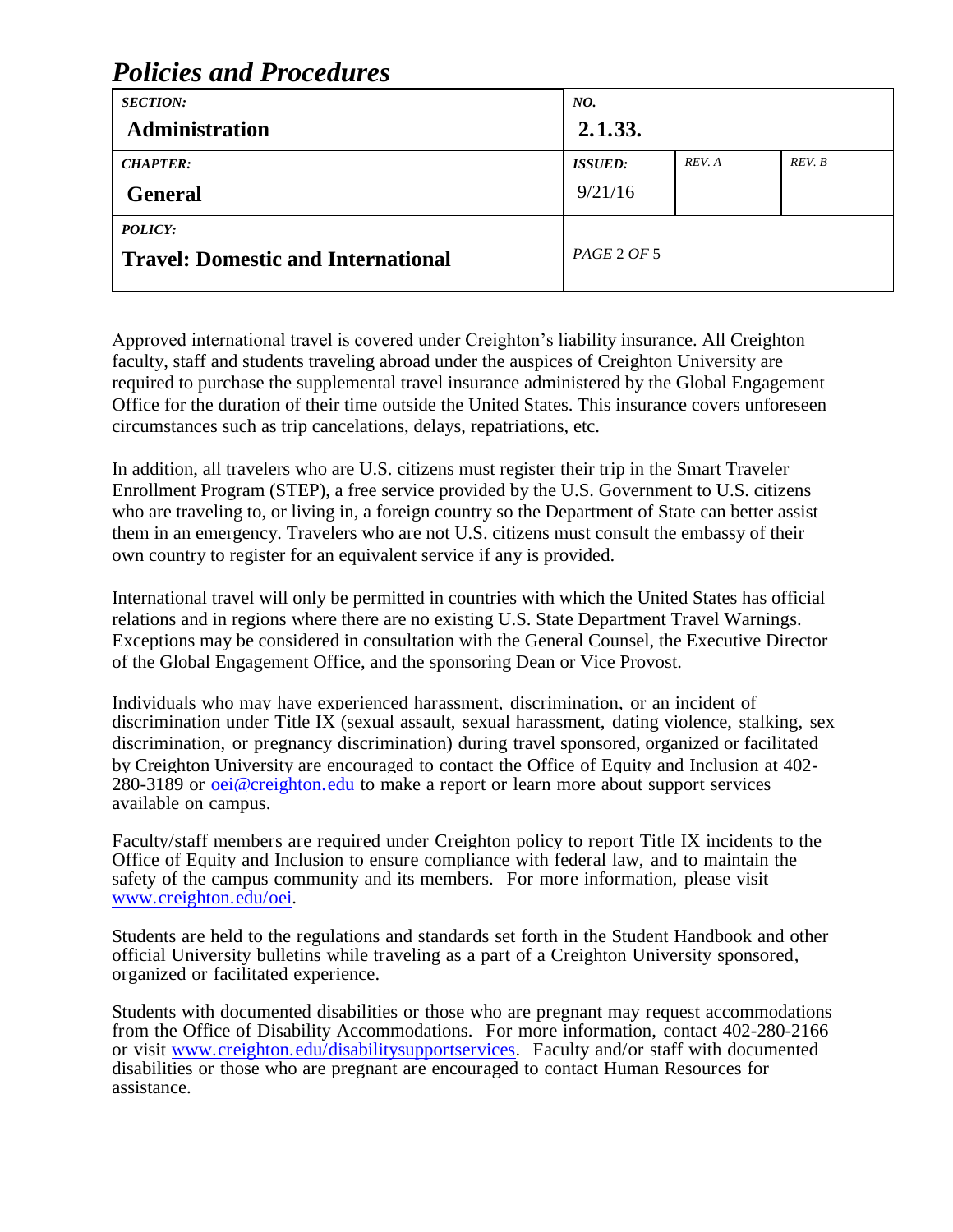# *Policies and Procedures*

| <b>SECTION:</b>                           | NO.            |        |        |
|-------------------------------------------|----------------|--------|--------|
| <b>Administration</b>                     | 2.1.33.        |        |        |
| <b>CHAPTER:</b>                           | <b>ISSUED:</b> | REV. A | REV. B |
| <b>General</b>                            | 9/21/16        |        |        |
| <b>POLICY:</b>                            |                |        |        |
| <b>Travel: Domestic and International</b> | PAGE 3 OF 5    |        |        |

Failure to comply with this Travel Policy and related procedures may expose travelers to individual liability. Additionally, all approved travel must adhere to Creighton University's Code of Conduct, Student Handbook, Faculty Handbook and/or the Employee Handbook.

### **SCOPE**

All domestic and international travel undertaken by faculty, staff and/or students that is sponsored, organized, facilitated or encouraged by Creighton University must be under the supervision of an administrative unit of the University.

This policy does not pertain to:

- Travel within 75 miles of the Omaha metro area:
- Travel within or outside of the US for purposes of vacation, semester breaks, attendance at an athletic/recreational event as a non-participant, or pleasure;
- Travel within the US for the purposes of student-teaching, internships, practicum, clinicals, rotations, service-learning, observations and research;
- Creighton University students who travel on their own or as a group with a non-Creighton University program;
- Creighton University students who travel domestically or overseas during a leave of absence from Creighton University or who are not enrolled during the fall and/or spring semester(s);
- Creighton University faculty/staff travel for work outside their employment responsibilities at Creighton University.

## **DEFINITIONS**

*Travel* within this policy refers to international excursions as well as domestic trips beyond 75 miles of the Omaha metro area.

*Student curricular travel* refers to travel programs undertaken by students for academic purposes through which students earn academic credit granted either by Creighton University or by another institution and transferred to Creighton University. Such programs include domestic and international travel courses and short-term or semester-long study abroad opportunities. This is also referred to as education abroad or study abroad.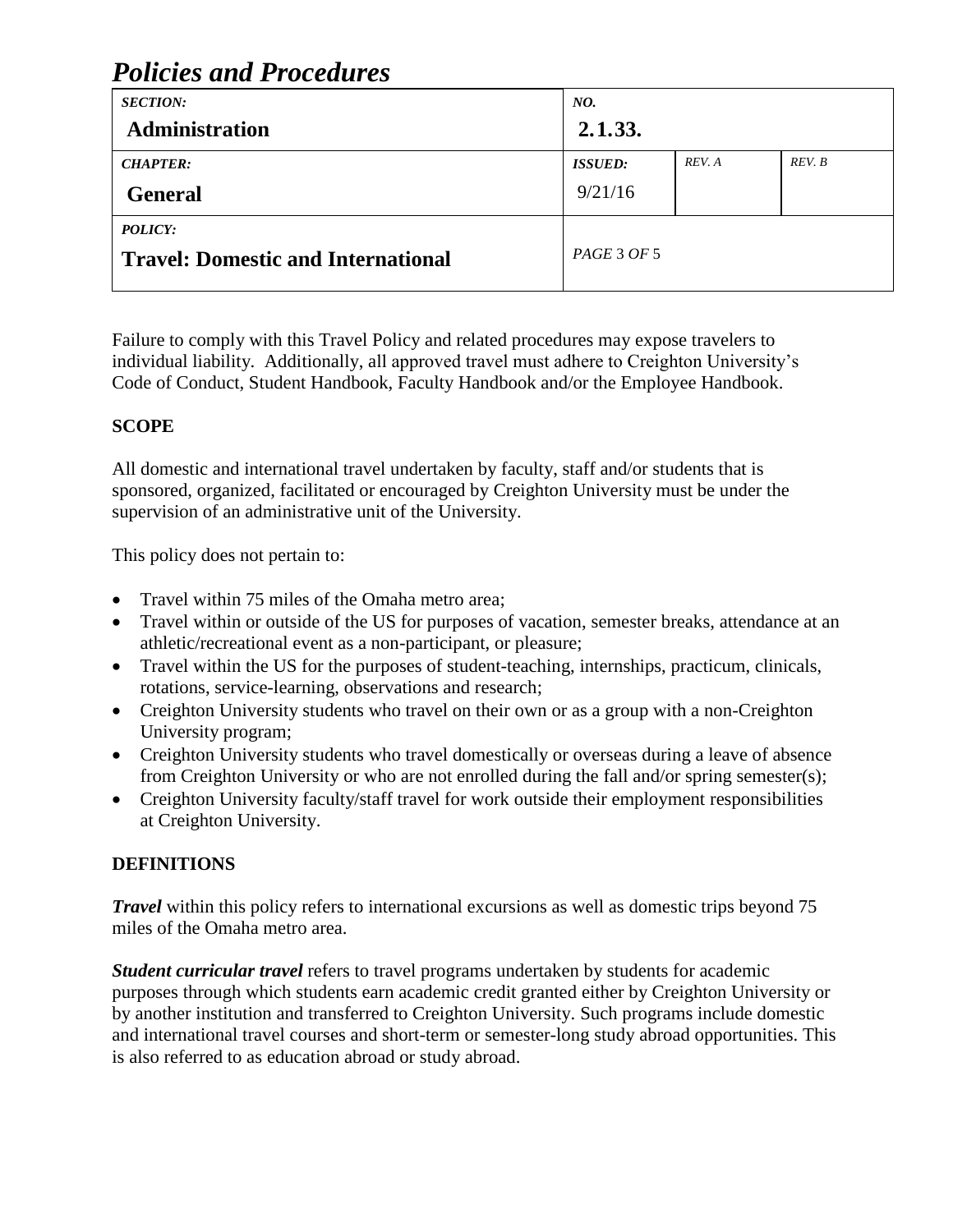#### *SECTION:* **Administration** *NO.* **2.1.33.** *CHAPTER:* **General** *ISSUED:* 9/21/16 *REV. A REV. B POLICY:* **Travel: Domestic and International** *PAGE* <sup>4</sup> *OF* <sup>5</sup>

# *Policies and Procedures*

*Student co-curricular travel* is defined as travel that is either sponsored, organized or facilitated by registered student organizations or university departments, and student travel utilizing Creighton University's name which does not involve the granting of academic credit. This includes travel conducted by a registered student organization for its members that does not utilize university funding. Examples of student co-curricular travel include, but are not limited to: club sports team competitions, service trips, conferences, formals, retreats, etc. Travel includes both foreign and domestic travel outside of the Omaha metro area.

*Export controls* are laws and regulations that restrict the use of and access to certain goods and information for reasons of national security or protection of trade. These controls also restrict financial transactions and provision of services to certain foreign entities. They exist to prevent terrorism and the proliferation of weapons of mass destruction, as well as to protect US security and economic interests. Providing goods or information to a foreign national is potentially an export under these regulations, in addition to the traditional definition of exports. Faculty and staff should be particularly aware of these regulations, as the combination of innovative research and an open academic environment could lead to the unintended dissemination of controlled goods to restricted parties. Failure to comply with export control laws can lead to economic fines or even imprisonment.

### **PROCEDURES**

Procedures associated with this policy are available on the Global Engagement Office website at www.creighton.edu/geo. Procedures are updated periodically in response to global issues and should be consulted whenever considering travel opportunities sponsored, organized, facilitated or encouraged by Creighton University.

Specific procedures available on the Global Engagement Office website have been designed for the following types of opportunities:

- 1. Domestic and international credit-bearing travel programs involving students;
- 2. Domestic and international co-curricular travel programs involving students;
- 3. Domestic and international travel involving athletic teams;
- 4. International travel involving faculty/staff;
- 5. International travel safety and emergency protocol.